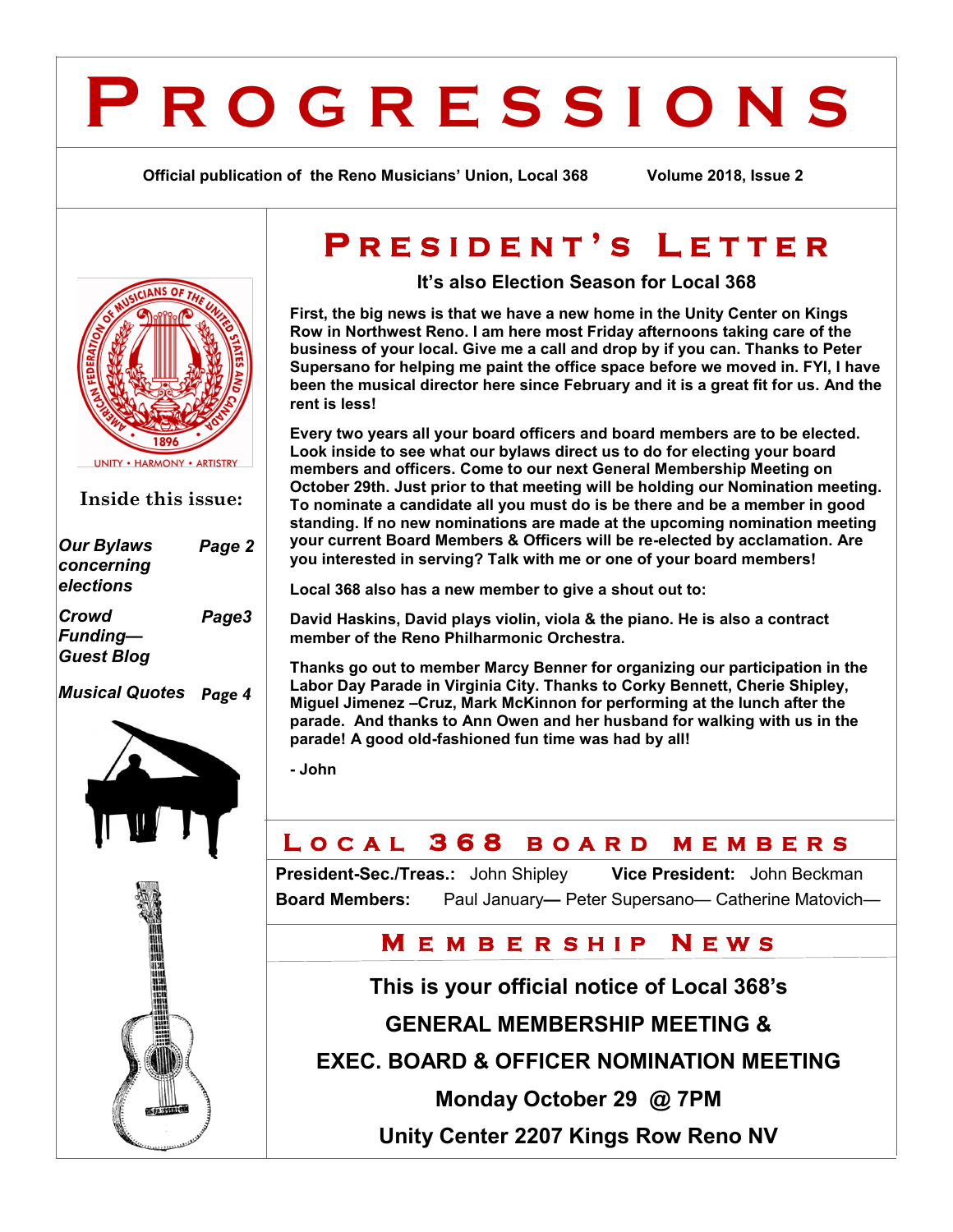**PAGE 2 PROGRESSIONS** 

#### **Article 4. Nominations and Elections**

#### **1.1 Nominations**

- 1.1.1 Nominations for all Officers, Delegates to the Federation Conventions and Conferences of the AFM shall be opened and closed at the October meeting immediately preceding the elections every two (2) years.
- 1.1.2 At least fifteen (15) days prior to the nominations meeting, the Secretary-Treasurer shall mail written notice of such meeting to all members. The notice shall contain the date, time and place of the meeting and the positions subject to nominations. The notice of the nomination meeting also should specify the date, time and place for the election.
- 1.1.3 The nominations meeting shall be held as called, regardless of any quorum requirement.
- 1.1.4 Any Full Member in good standing at the nominations meeting shall be entitled to nominate any eligible candidate of his/her choice. The nominee shall be present at the meeting or his/her nominator must present a written signed statement of acceptance of nomination from such nominee.
	- 1.1.5 To be eligible for nomination a member must have been a member of the American Federation of Musicians in continuous good standing for at least one (1) year immediately preceding the election.

#### **1.2 Elections**

- 1.2.1 Election of all elective offices shall be held every two (2) years, at the headquarters of Local 368, in the month of December.
- 1.2.2 Election of Officers, Executive Board Members and second  $(2^{nd})$  Delegate shall be by Secret Ballot vote mailed to the Local 368 Membership.

#### 1.2.3 Ballots

- a) Names of the candidates shall be arranged on Ballots in alphabetical order for each of the following offices: President, Vice-President, Secretary-Treasurer (Delegate by virtue of office), three (3) Executive Board Members and second  $(2^{nd})$  Delegate.
- b) In preparation of Ballots for any election of Local 368, immediately under the name of a candidate for reelection must appear the word "incumbent". The Secretary-Treasurer shall preserve election results for one year following the election.
- 1.2.4 Biennial elections shall be conducted by either:
	- a) an Election Committee; or
	- b) the American Arbitration Association or similarly accredited organization. Determination will be made by the Executive Board.
- 1.2.5 No sooner than forty-five (45) days nor later than thirty (30) days before the election, the Election Committee (or bonded representative of Local 368) shall mail each Full Member an official ballot with instructions and two envelopes. One envelope shall be marked only with the word "BALLOT"; the other envelope shall be larger, shall be preaddressed to the Election Committee at a Post Office Box to be secured by the Secretary-Treasurer; and shall have on its reverse, printed lines identified for the member to sign and give his/her address.
- 1.2.6 Writing of names of persons not nominated or listed on the Ballots is prohibited and will result in void vote for that office.
- 1.2.7 On election day the Election Committee (or bonded representative of Local 368) shall pick up all ballots returned to the Post Office Box, verify the validity of each from the list of Full Members in good standing and then open envelopes and tally votes, after which each representative shall sign the vote tally sheet(s) which the chairman shall give to the Secretary-Treasurer who shall publish results to the Full Member.
- 1.2.8 A plurality of votes cast shall elect a candidate to office.
- 1.2.9 Newly elected officers shall assume office at the first meeting in January of the Executive Board.
- 1.2.10 Any candidate dissatisfied with the count of election board shall have the right to a recount upon filing with the Secretary-Treasurer within five days of said count, a petition signed by ten members who voted at the election. Recount of all Ballots cast at said election shall be final for any office. If a recount petition is not presented to the Secretary-Treasurer within five days of said election then the count of the Election Committee shall be final.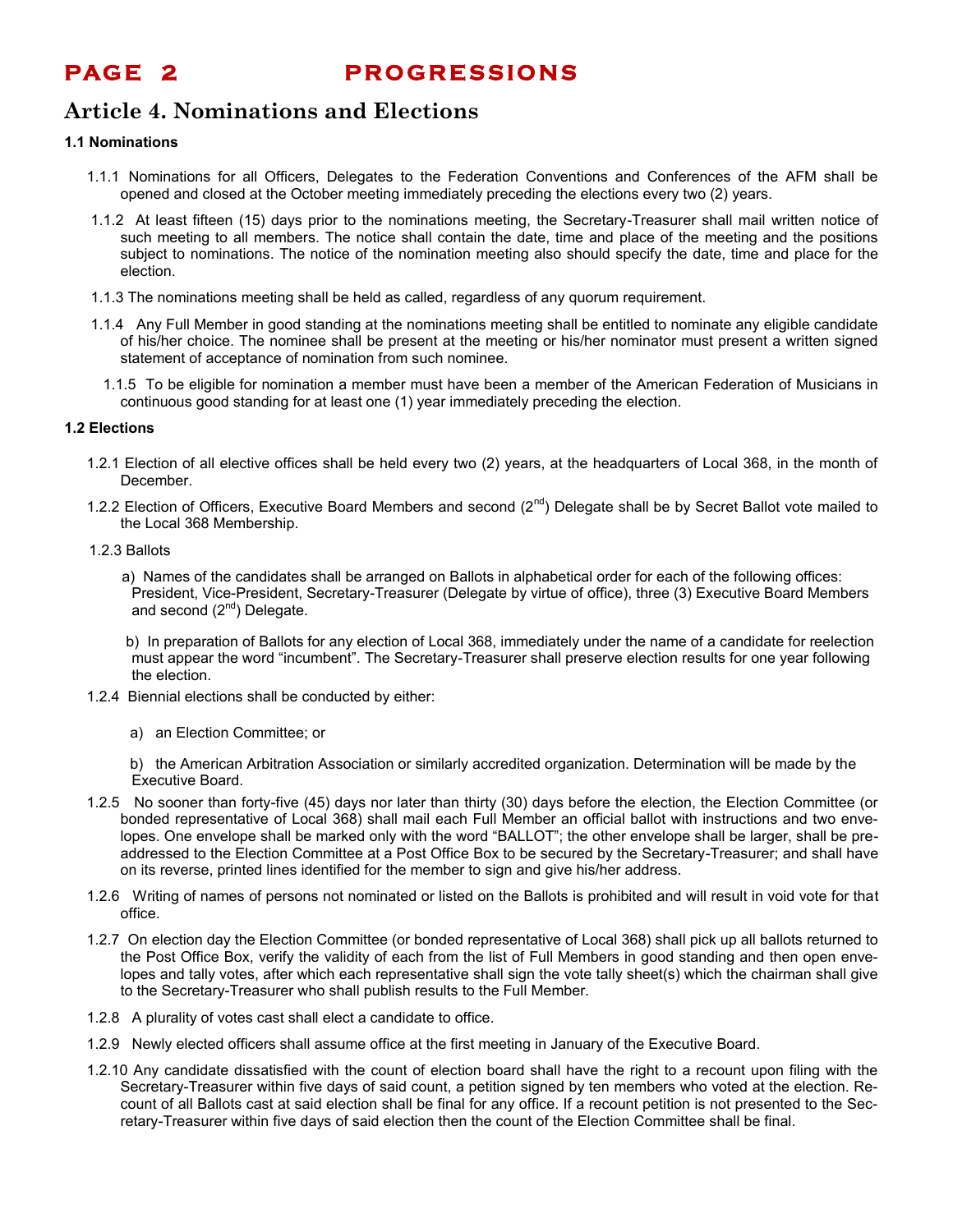#### **Are You Ready For Crowdfunding? - guest blog from Debe Fennell**

#### Is crowdfunding right for you?

Crowdfunding isn't going to work for everyone. If you don't participate in social media, have an active mailing (email) or understand how to ask for donations, you can stop reading right here. I get inquiries about projects every day and I've developed a series of basic questions to help people figure out if they can play in this arena.

The first question has to do with whether you are serious about succeeding. Do you have a business plan and how long have you been working on your music, business or project? Next, I try to find out if the person has any marketing ability. How big is the database and do those lists include Facebook, LinkedIn and Twitter or other sites, like, Instagram and Pinterest. At this point there is a math exercise to help highlight the correlation between the amount of money you want to raise and the number of people you have the ability to market to.

So, the next conversation is about how you need to *think* about your "crowd" or database. Your lists should include people who will also have lists. There will be people you can call to ask if they will pass your email on to their friends and colleagues or post in Facebook, Twitter, etc. There may be colleagues whose business clients or vendors could benefit from the success of your product or service, so they might be more inclined to want to help you find success. The whole point of crowdfunding is to spread the word about your project, what you're trying to do, and get others talking about it, sharing it and widening your sphere of influence to a larger and larger group of people.

Then those people become your "crowd" and they'll give you money and continue to be part of your database. You can continue to communicate with those people throughout your business launch and beyond. It's up to you to create a community with the people

who've shown an interest in what you're doing. If you're pre-selling a hard, tangible product like an EP or album, crowdfunding can also provide product testing, market research, and (if you're asking the right questions) can provide customer research on how you can improve your product. Plus, you have now established a list of potential return customers for your next, new and improved product or your newest product in your company's line of wares.

Too many people think that if you simply put up a crowdfunding project, people will just show up and give money. It just doesn't happen that way. People have to be told about the project, the great reward they'll get for donating to the project or prepurchasing that "cool" thing, but they have to be given the link to the project's website.

Think about it this way. If I opened a cute little shop with wonderful gifts and goodies, but it was off the main streets and away from traffic flow and I didn't tell anyone about it, how long do you think I'd stay in business? But if I built this adorable boutique filled to the roof with affordable, creative, hand-made, one-of-a-kind gifts and offered free hot chocolate and cider for the holidays and I posted on my Facebook page, my LinkedIn page, Twitter, blogged on my website, handed out flyers and emailed everyone I've ever known in my entire life, what do you think would happen? Well, in the first scenario, I'd probably take a lot of naps with all my free time. Now, in the second scenario, I'd probably be busy handling new customers who heard about it from me, a friend, saw my flyer, and got a Tweet about it, and so on. If I was really resourceful, I'd call the people who do local radio, TV, magazines, newspapers, and Internet blogs and ASK for them to do an article, a show, an interview or blog about my project.

We know this works. We know it works because that's what the really

successful crowdfunding projects have done. And they don't just use one medium, they use ALL of them. They blog, they Tweet, post on Facebook, they do interviews and write articles. They attend networking events and mixers. They ask their relatives, friends and business associates to help them. They talk about it to everyone and anyone who will listen. They ask their friends for help with their video or hire someone to do a great video for them. They get the help of college students to tell their friends through social media. Whatever it at their disposal to promote their project, that's what they do. They don't sigh and say, "I don't know how to do social marketing", they figure out how and get it done.

Crowdfunding isn't for everyone, but it can be one of the tools you use to raise funds for your business. It can be a rung on the ladder to get started, to get to the next level for greater funding, to get pre-sales for your product and move along the road to success. It takes work, but the rewards can be great. You can sure that if you don't do the work, marketing, no one will ever know.

 - Debe Fennell, music industry veteran of more than 20 years, moved her skills in marketing and promotion to online and social media, including co-founding a crowdfunding platform. She became known as an expert in crowdfunding campaign management and lectures at UNR's College of Business, the Ozmen Center for Entrepreneurs and other educational entities. Her background as a client manager of web-based affiliate marketing campaigns, including content and brand management, leads list management, vendor management; sales page and sales email funnel alignment, and joint venture/affiliate acquisition and relations.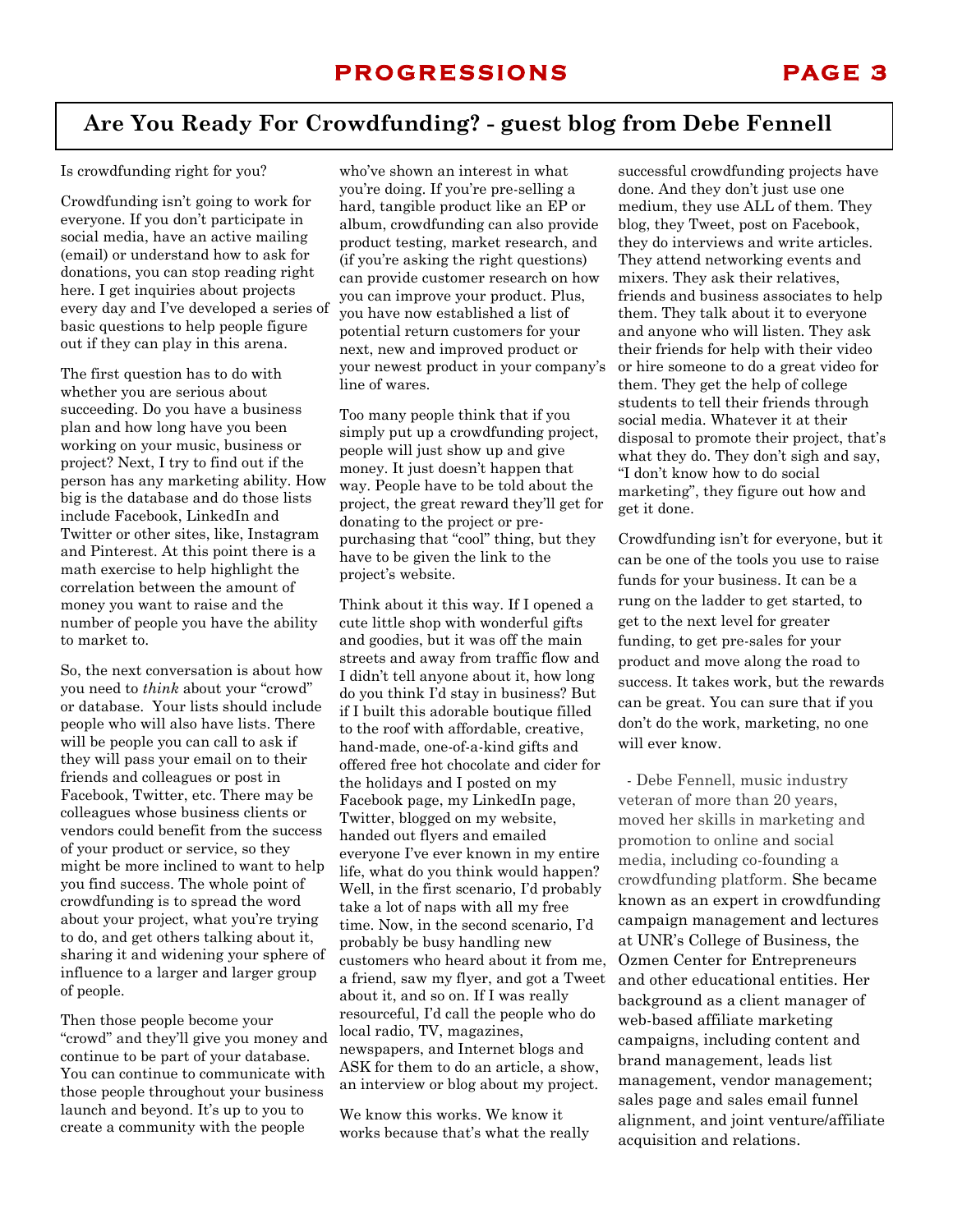Subject: Local 368 Bylaws Amendment to be discussed and voted on at October 29, 2018 General Membership Meeting

Whereas our current Bylaws have no language for handling uncontested elections by acclamation, and Whereas research indicates that an uncontested election cannot be decided by acclamation if an association's "bylaws" require balloting, therefore Be it resolved that the following change be added to the Local 368 Bylaws:

Article 4.2.11 If the election is uncontested and all nominated candidates agree, the presiding officer shall declare the nominees elected by acclamation.

At this time, here is your slate of officers and board members

John Shipley, President

John Beckman, Vice-President

Paul January, Board Member (Secretary/Treasurer emeritus)  $\circledS$ 

Catherine Matovich, Board Member

David Gupton, Board Member

Peter Supersano, Board Member

Other nominees will be accepted at the meeting.